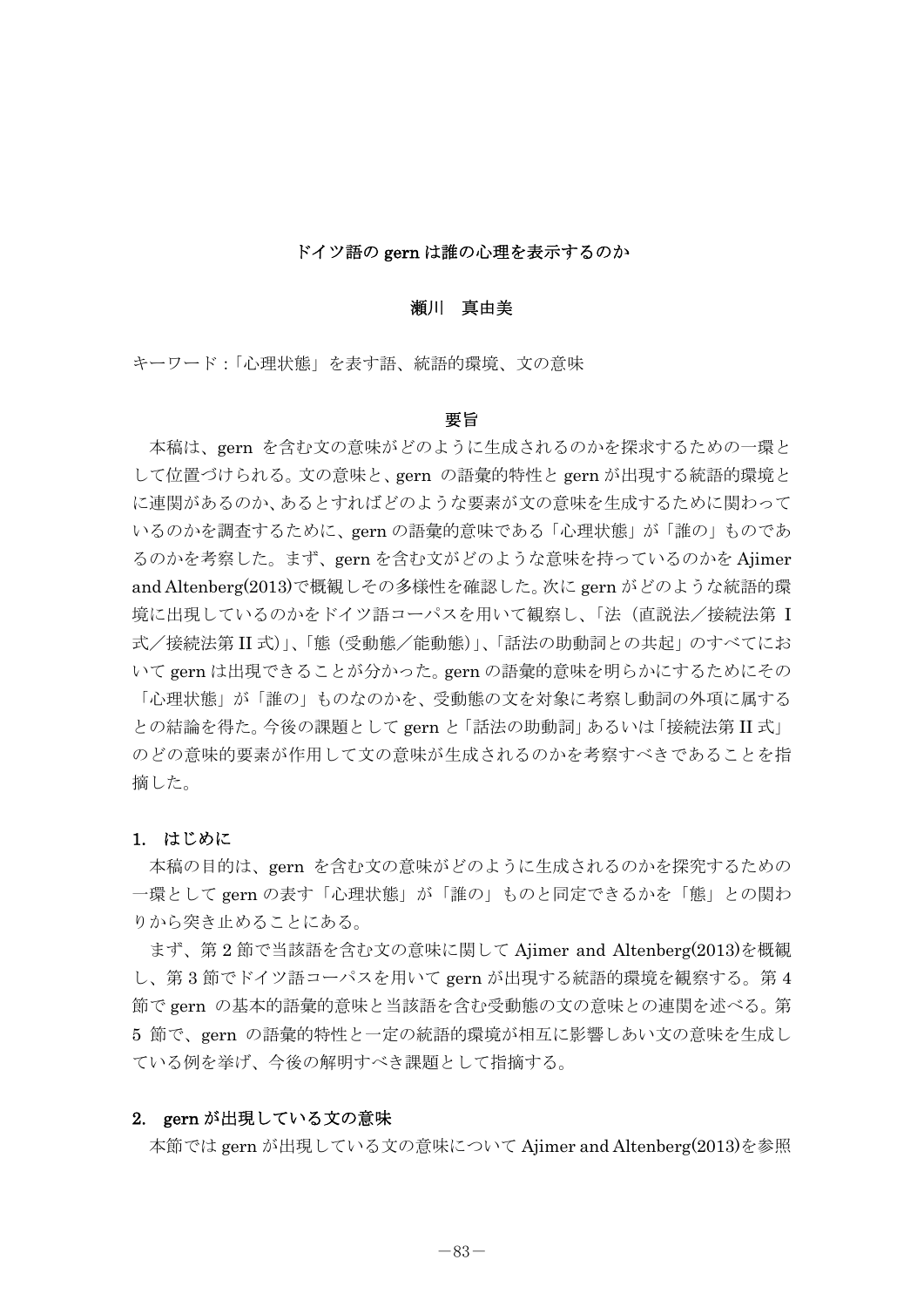し概観する。当該論文においては Olso Multilingual Corpus1に基づいてドイツ語の gern を英語との双方向の対応により観察している。なお、gern は応答に使用されるこ とも指摘しているが、本稿ではその用法は考察の対象にしていないため割愛した。

## 2.1. gern の主たる用法

 「主語の嗜好」を表す。このような場合、「主語」は典型的には記述された「出来事」 をコントロールしている。

[...], the great majority of the English correspondences of gern(e) consist of a verb or adjecitive expressing the subject's favourable attitude to an activity or situation. In these cases the subject is typically in control of the event described: Sie berührte mich gerne, sie hielt gerne meine Hand, faßte meinen Arm an,[ …] / She liked to touch me, liked to hold my hand […]( Ajimer and Altenberg, 2013:253)

## 2.2. 「主語」が「出来事」をコントロールしていない場合

 「主語」が記述された「出来事」をコントロールしていない場合、すなわち「主語」 が inanimate であったり、受動文、属性文の場合は、文は「傾向」や「習慣」を表す。

When the subject is not in control, however, for example when it is inanimate and in passive and generic sentences, the favourable attitude fades and tends to be replaced by a notion of tendency or habituality: In der Physiologie wird dabei gerne der Vergleich mit einem Verbrennungsvorgang gewählt./ In physiology the comparison to a process of combustion is often used. ( Ajimer and Altenberg, 2013:255)

## 2.3. 「主語」が inanimate であり「意志性」が認められない場合

inanimate であり「意志性」が認められない「主語」を含む文は「強く見込まれる」 ことを表す。

[…], containing an inanimate (and non-volitional) subject, the translation "easily" neatly conveys the strong likelihood indicated by the original expression gut und gerne: Da sie ein erhebliches immobiles Vermögen, ein solides Mietshaus in der Neustadt, das heute gut und gerne vierhunderttausend Mark wert wäre, unter inflationistischen Umständen leichtfertig weggegeben hat, ist sie ziemlich mittellos [...] As a result of having casually given away, during the inflation, a considerable

 $\overline{a}$ 

<sup>1</sup> Olso Multilingual Corpus(OMC). Description available at:

http://www.hf.uio.no/ilos/english/services/omc/ last accessed 1 November 2012.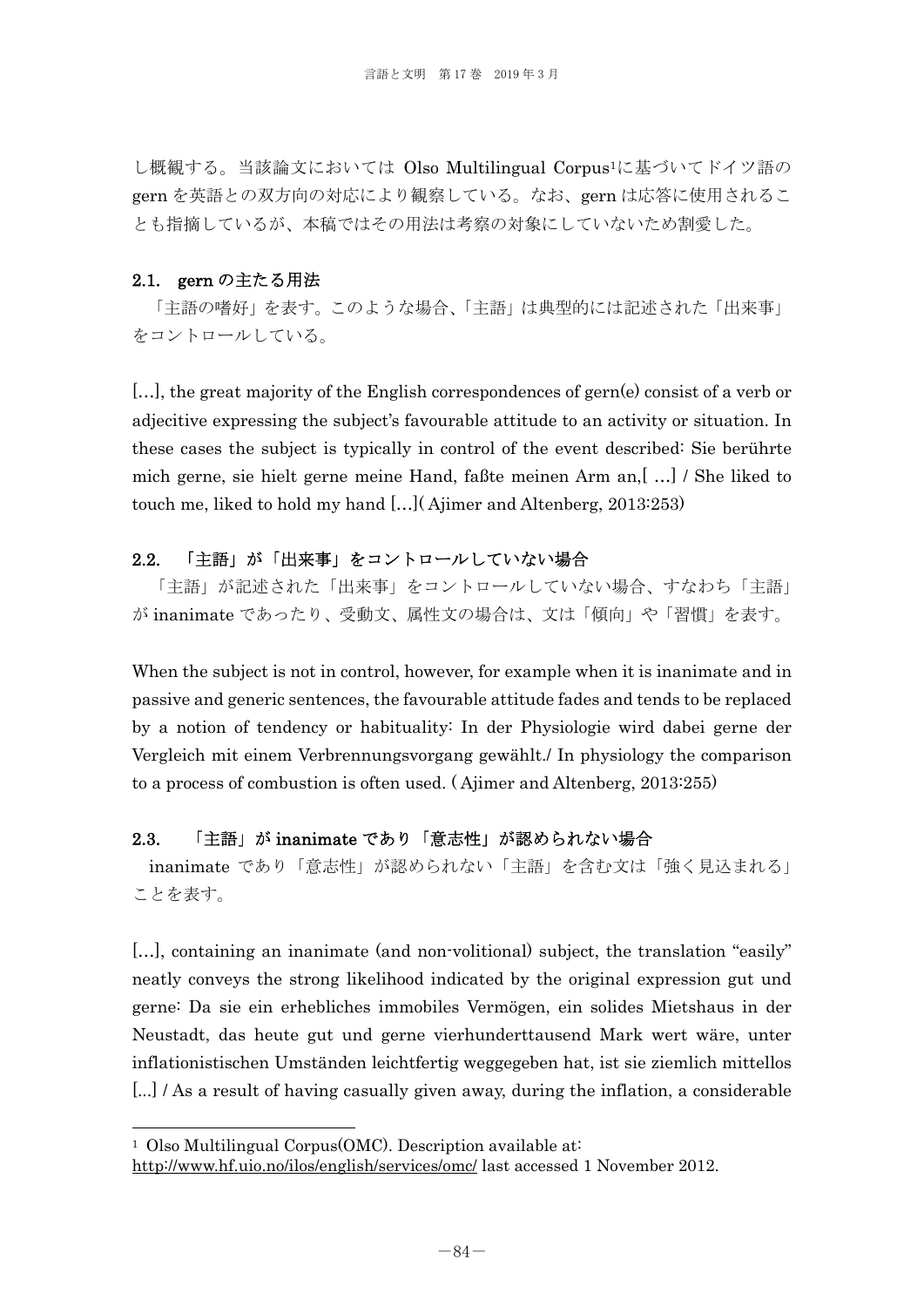fortune in real estate, a substantial apartment house in the new part of town that today would easily fetch four hundred thousand marks, she is now pretty much without resources, having […]. ( Ajimer and Altenberg, 2013:255-256)

# 2.4. ドイツ語でのみ出現する場合

 翻訳されたドイツ語に gern は出現するが、英語で書かれた文には明らかな対応語が 見当たらない用法がある。

Again like Swedish gärna, German gern(e) often turns up in the translations without an obvious source in the English original texts: And in the meantime, until he left this little corner of paradise, if there was anything I wanted to know about the rural life, he would advise me. / Und in der Zwischenzeit, bis er diesen kleinen Paradiesflecken verließe, würde er mir mit seinem Rat gern zur Verfügung stehen, falls ich iregend etwas über das Leben auf dem Lande wisssen wolle. ( Ajimer and Altenberg, 2013:256)

## 2.5. 発話の politeness を強める場合

 発話の politeness を強める。この傾向は、発話者が申し出や約束を伝えるために deontic können を用いる「許可」の発話で顕著に見られる。

[…], the addition of gern(e) in the German versions tends to increase the politeness of the utterance. This is also noticeable in utterances of permission in which the speaker uses deontic können to express an offer or promise: I must be mad, Mrs Phelps told herself, but to Matilda she said, "Of course you may try it." / Ich muß verrückt sein, sagte sich Frau Phelps ingeheim, aber Matilda entgegnete sie: "Das kannst du natürlich gerne tun." ( Ajimer and Altenberg, 2013:256)

## 2.6. polite offer で出現する場合

丁寧な申し出(polite offers)において使用され得る gern は、英語の条件タグ"if you like"に対応する。

Gern(e) can also be used in polite offers corresponding to an English conditional tag("if you like"): Beverly said, "I'll give you lessons on making tea if you like." / Beverly meinte: "Ich zeig Ihnen gern, wie man Tee macht." (Ajimer and Altenberg, 2013:256-257)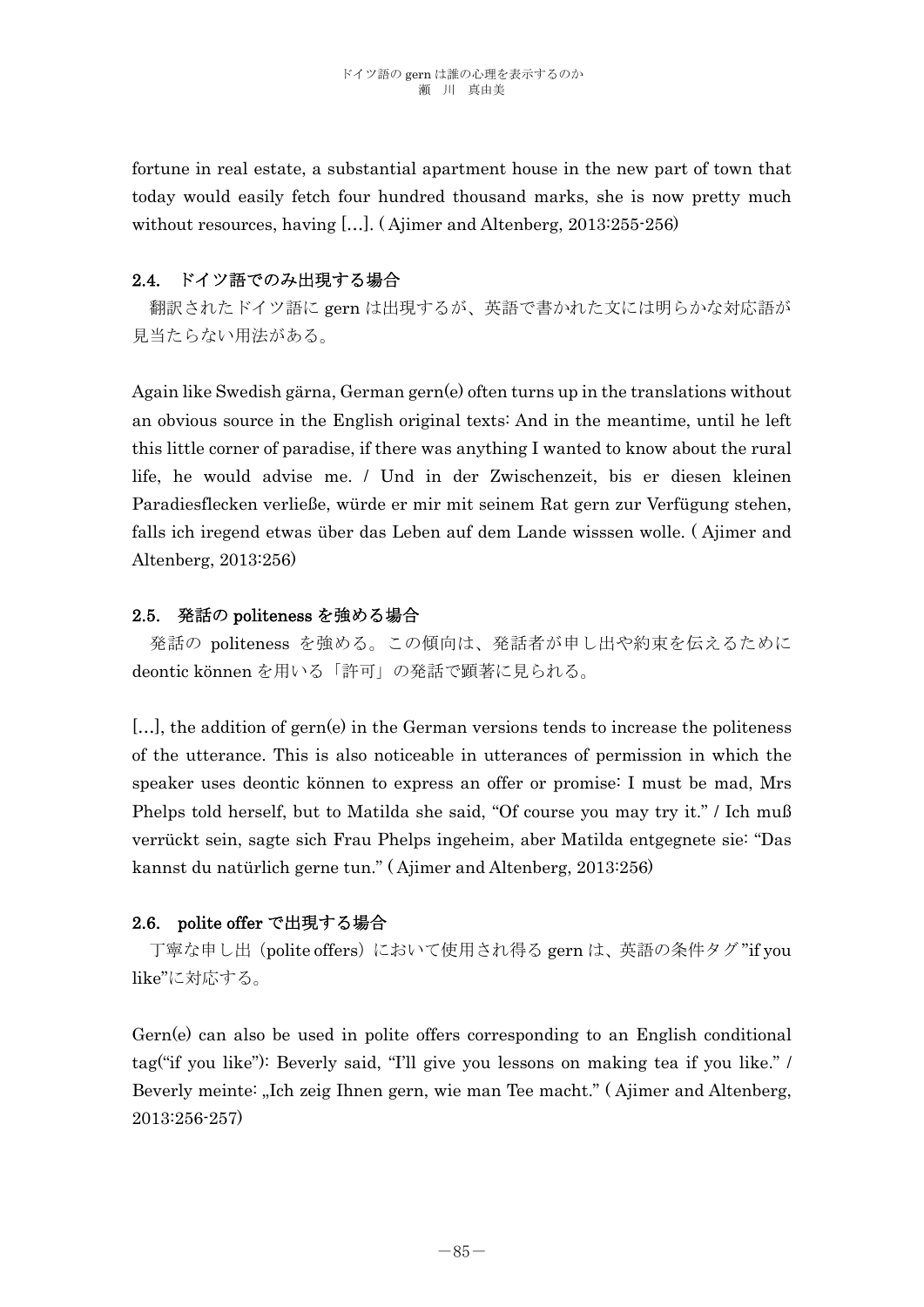### 2.7. haben や mögen との組み合わせで出現する場合

haben や mögen との組み合わせで出現する gern は行為に対するものではなく、物 や人物に対して向けられる「嗜好」である。

A special feature of German gern(e) is its appearance in combinations with the verbs haben and mögen (etw./e-n gern(e) haben, etw./e-n gern(e) mögen) in the sense of 'like, be fond of'. In these cases the favourable attitude is not aimed at an activity but at an object or person: "But I was fond of her." / "Aber ich hatte sie gern." (Ajimer and Altenberg, 2013:257)

### 2.8. 接続法第 II 式と出現する場合

接続法第 II 式と共に出現すると、丁寧な表現になる。

Another special German feature is the frequent use of the past subjunctive in connection with gern(e) to express something as a hypothetical with (cf. definition 2b in the Duden dictionary in Section 3.1 and the use of würde above) corresponding to hypothetical English 'would'. The subjunctive creates the same effect of tentativeness and, as a result, politeness: But all right, I'd love some red wine. / Aber gut, ich hätte gern einen Rotwein. ( Ajimer and Altenberg, 2013:257)

### 2.9. 3 つのゲルマン系言語の gärne/gern/gjerne の多義性

3 つのゲルマン系言語の語(Swedish gärna, German gern(e), Norwegian gjerne) に対応する単一の語が英語には存在するのではなく、様々な文法的また語彙的に異なる 語が存在する。その理由を次のようにまとめている。第 1 に、英語には機能的可変性を 持つ modal adverb がない。第 2 に、3 つのゲルマン系言語の adverbs は多義であり多 機能である。その機能を決定するのは、その root meaning がどのように次の要素と相 互作用しているのかによる。(a) volitional controller の有無、(b)「話法の助動詞(たとえ ば意志、許可、可能性を示唆する)」との相互作用、(c) politeness との相互作用である。

There are two main reasons for this difference. First, English lacks a modal adverb with the same functional versatility. Second, the three Germanic adverbs are polysemous and multifunctional. What governs their functions (and choice of English correspondence) is how their root meaning interacts with the following factors: (a) the presence of a volitional controller, (b) the interplay with various modal auxiliaries (indicating e.g. volition, permission, possibility), and (c) their interaction with principles of politeness. ( Ajimer and Altenberg, 2013:257)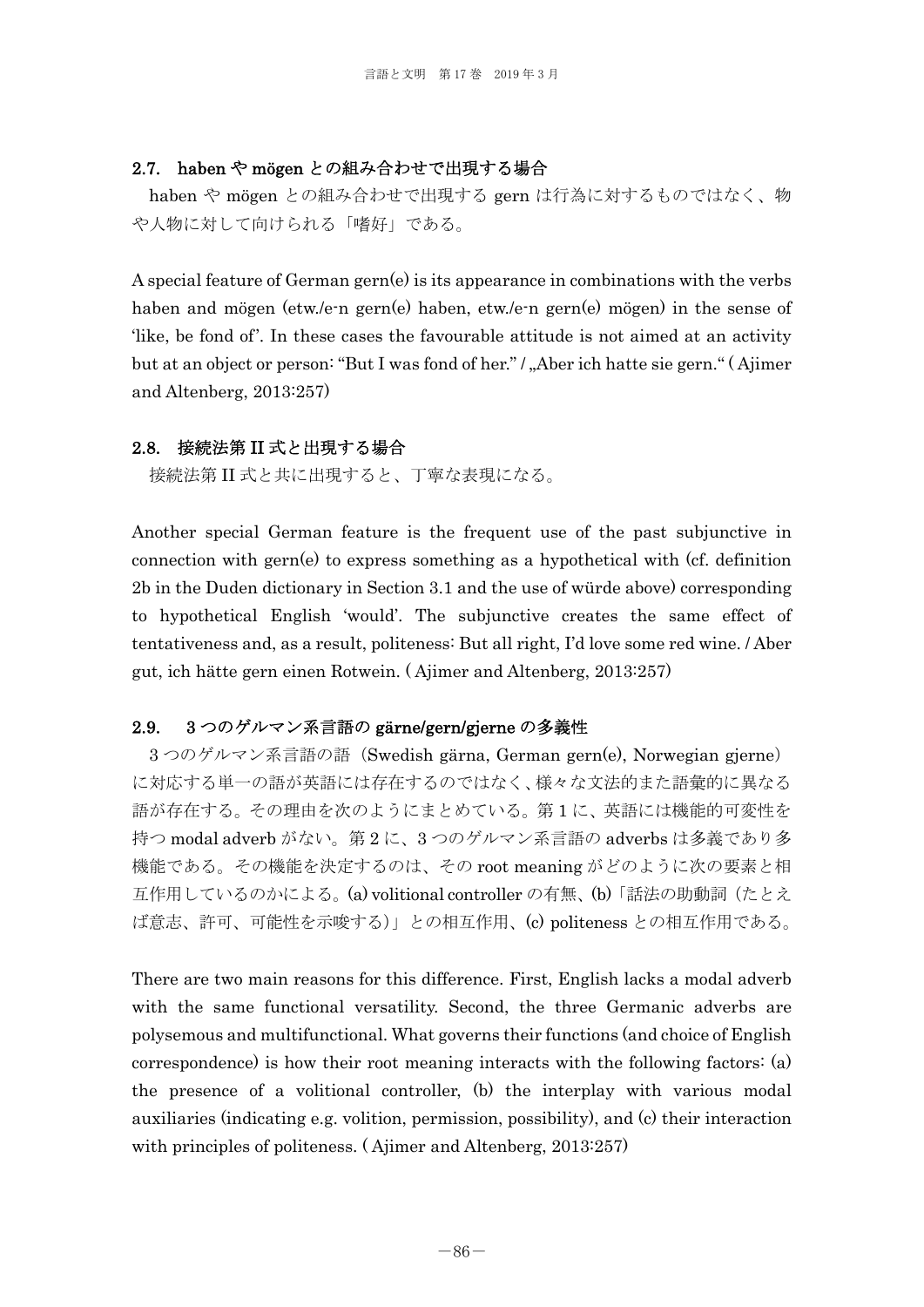本節ではドイツ語の gern を英語との双方向の対応により、文の意味と gern の意味的 機能を概観した Ajimer and Altenberg (2013)をまとめた。

### 3. gern が出現する統語的環境

本節では gern が出現可能な統語的環境について述べる。

副詞 gern が出現可能な統語的環境の分布を調査するためにドイツ語コーパスを用い た。使用したサイトはライプツィヒ大学により提供されているドイツ語コーパスであり、 参照した 2018 年 8 月 16 日現在、収蔵文例は 26,142,898 文、タイプは 5, 876,655 、 トークンは 425,703,278 である。2011 年に新聞に掲載された記事から収集されている (http://corpora.uni.leipzig.de/de?corpusld=deu\_newscrawl\_2011)。

形態的に大文字で始まる gern は応答に使用されている一語文である可能性が高いた め参照の対象から排除した。また文末に出現している場合も、直前はコンマで区切られ ており直後が疑問符で文が終了しているため、一語文との解釈も可能であるため考察の 対象から排除した。したがって文頭および文末以外の位置に gern が出現している例文 を参照の対象とした。このコーパス内で当該の位置に gern が出現している例文の総数 は 32,375 例が存在するが、その中から 513 例を分析の対象とする。

gern が出現している文の統語的環境 の分布を調査するために、例文を 「態」(能動態か受動態か)、「話法の助動詞」の有無(文に話法の助動詞 wollen/müssen/können/dürfen/sollen/mögen のいずれかが出現しているのかどうか)、 「法」(直説法/接続法第 I 式/接続法第 II 式のいずれであるのか)を基準として分類 した。当該の例文数と比率を示す。例文は当該コーパスより引用した。

### 3.1. gern が出現する文の「態」

513 例を文の「態」により能動態と受動態に分類した。なお対格再帰代名詞を有する 文は能動態とし、完了形ではない他動詞の過去分詞と共起している文は受動態とした。 能動態は 441 例が認められ、受動態は 72 例が認められた。

下記に表にして示す。比率は小数点以下第3位を四捨五入し値を求めた。

| 態   | ╶╼┶╾╶╫╁╸ | 比率        |
|-----|----------|-----------|
| 能動態 | I 4      | $86.27\%$ |
| 受動態 | 70       | 14.23%    |

次節では能動態と受動態のそれぞれの文を「法」と「話法の助動詞の有無」により下 位区分する。なお、例文は当該コーパスからそれぞれの特性を有する文を1文ずつ引用 した。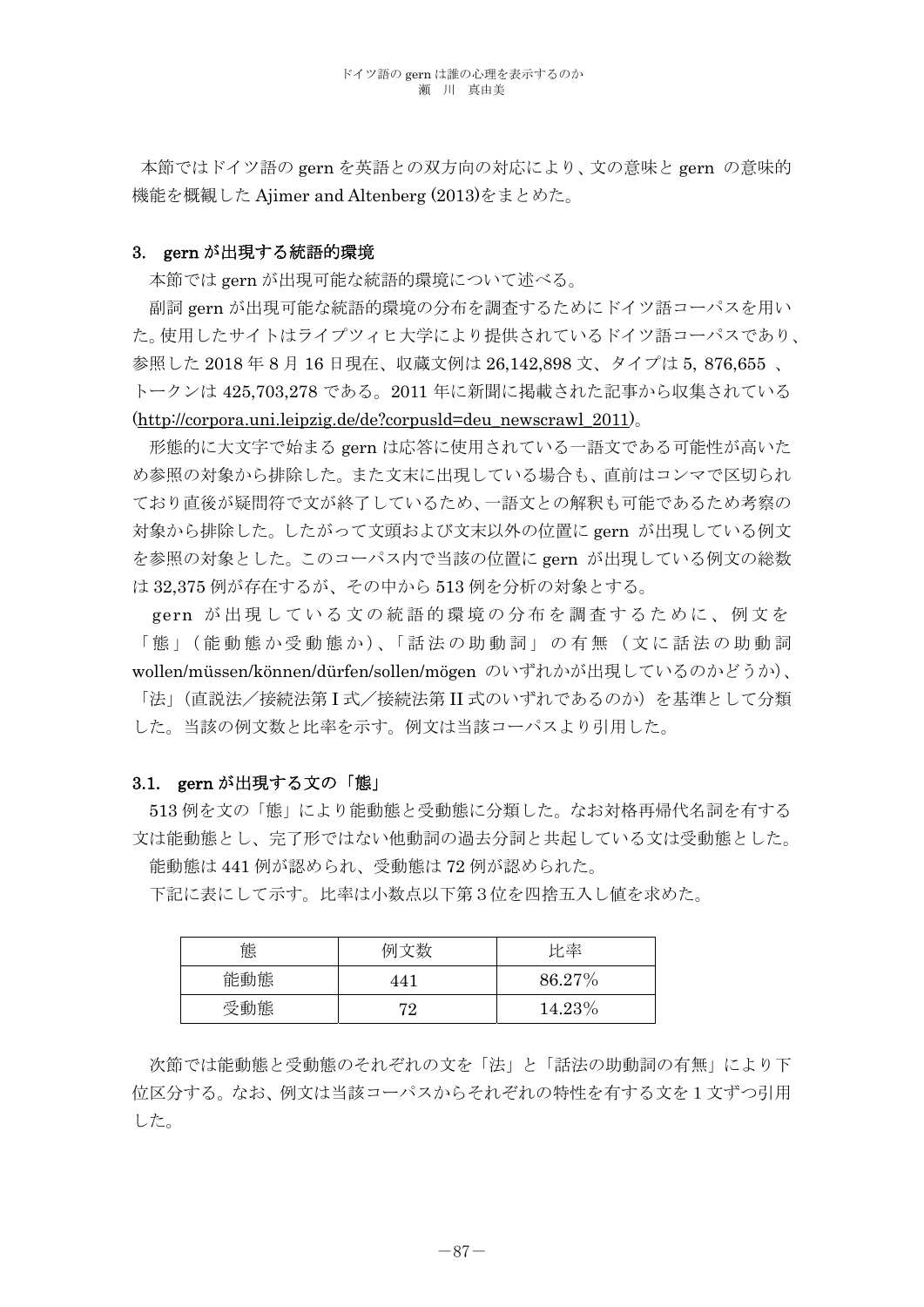#### 3.2. gern が出現する能動態の文の下位区分

 本節では gern が出現する能動態の文を「法」と「話法の助動詞の有無」により下位 区分する。

### 3.2.1. gern が出現する能動態の文の「法」を基準とした下位区分

能動態 441 例には直接法、接続法第 I 式、接続法第 II 式の 3 種類が認められた。直 説法は 302 例、接続法第 I 式は 7 例、接続法第 II 式は 132 例であった。

| 泆         | 例文数 | 比率       |
|-----------|-----|----------|
| 直説法       | 302 | 68.50%   |
| 接続法第I式    |     | $1.59\%$ |
| 接続法第 II 式 | 132 | 29.93%   |

(1) Wasserwerke wissenactive.indicative das, redenactive.indicative aber nicht gern darüber. (www.net-news-global.de(http://www.net-news-global.de/archive6e83.html), gecraw lt am 13.01.2011)

(2) Ihren Beruf als Schneiderin habeactive.conjunctive-I sie gern ausgeübt, erzählt sie. (www.hna.de(http://www.hna.de/anchrichten/kreis-kassel/kaufungen/jahreputz munter-1070790.html), gecrawlt am 06.01.2011)

(3) Viel zu früh musstest du von uns gehen, wie gern hättenactive.conjunctive-II wir dich gern bei uns gesehen. (www.pnp.de(http://www.anzeigenmakt.de/trauer anzeigen/anzeige\_neu6d30.html), gecrawlt am 19.01.2011)

# 3.2.2. gern が出現する能動態の文に「話法の助動詞」が出現しているのかどうかを 基準とした下位区分

能動態 441 例には「話法の助動詞」が出現している場合が 56 例、「話法の助動詞」が 出現していない場合が 385 例であった。

| 話法の助動詞  | 例文数 | 比率     |
|---------|-----|--------|
| +話法の助動詞 | 56  | 12.70% |
| -話法の助動詞 | 385 | 87.30% |

(4) Wer kann und will, selbst nicht bedürftig ist, darfmodal verb gern etwas tiefer in den Geldbeutel greifen. (www.hz-online.de(http://www.hz-online.de /nc/ nachrichten/lokales/nachrichten/detail-news/archive/2010/january/article/start-fuer -vesperkirchen-gotteshaeuser-alsgaststaetten. html), gecrawlt am 08.01.2011)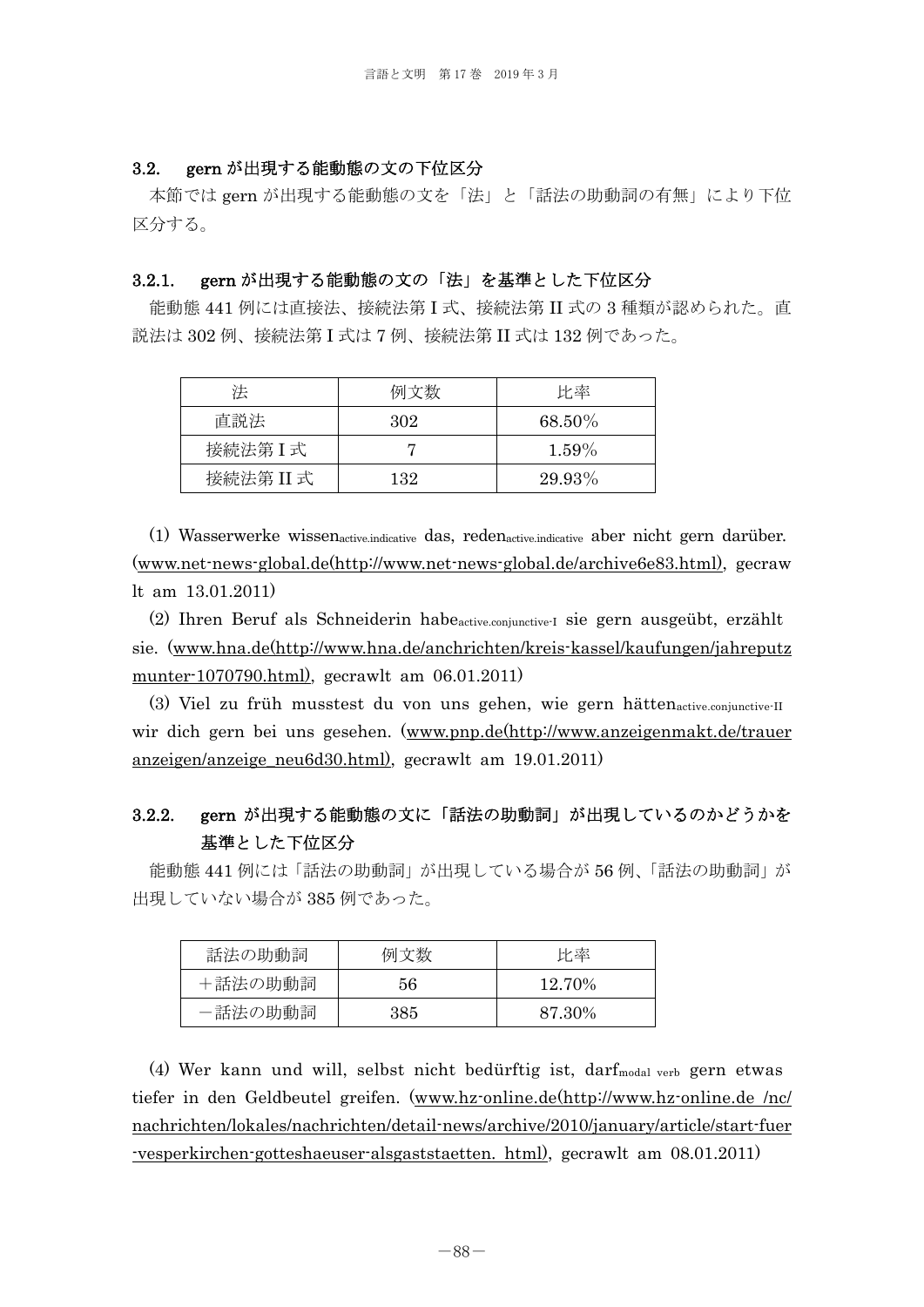(5) Brunner gibtactive.indicative gern den braven Bauern. (www.beobachter.ch (http://www.beobachter.ch/justiz-behoerde/buerger-verwaltung/artikel/tonibrunner\_ bin-eher-der-suedlaendertyp/index.html), gecrawlt am 22.12.2010)

# 3.2.3. gern が出現する能動態の文の「話法の助動詞」の「法」を基準とした下位区 分

 能動態で「話法の助動詞」が出現する 56 例の内、当該助動詞は直説法、接続法第 I 式、接続法第 II 式の 3 種類が認められた。直説法が 20 例、接続法第 I 式が 2 例、接続 法第 II 式が 34 例であった。

| 法         | 例文数 | 比率        |
|-----------|-----|-----------|
| 直説法       | 20  | $35.71\%$ |
| 接続法第I式    |     | $3.57\%$  |
| 接続法第 II 式 | 34  | $60.71\%$ |

 (6) Sie kannmodal verb. indicative gern Pastorin bleiben. (www.haz.de(http://www.haz. de/Hannover/Aus-der-Stadt/Uebersicht/Fuer-Kaessmann-stroemen-die-Menschen-in –die-Marktkirche.html), gecrawlt am 07.01.2011)

 (7) Knowhow und Materialien wollemodal verb.conjunctive-I man gern zur Verfügung stellen.(www.alsfelder-allgemeine.de(http://www.alsfelder-allgemeine.de/Home/Ueb ersicht/Artiel,-Vier-Dinos-haben-jetzt-einen-festen-Platz-in-Giessen-\_arid,213170\_ regid,2\_puid,1\_pageid,113.html), gecrawlt am 19.12.2010)

 (8) Ich möchtemodal verb. conjunctive-II gern studieren, habe jedoch nicht das Geld dafür. (www.az.com.na (http://www.az.com.na/leserbriefe/an-einem-ziel-arbeiten. 11444.html), gecrawlt am 20.12.2010)

# 3.2.4. gern が出現する能動態の文に「話法の助動詞」を含まない文の「法」を基準 とした下位区分

能動態で「話法の助動詞」を含まない 385 例の文は直説法、接続法第 I 式、接続法第 II 式の 3 種類に下位区分された。直説法は 282 例、接続法第 I 式は 5 例、接続法第 II 式は 98 例であった。

| 法         | 例文数 | 比率       |
|-----------|-----|----------|
| 直説法       | 282 | 73.25%   |
| 接続法第I式    |     | $1.30\%$ |
| 接続法第 II 式 | 98  | 25.45%   |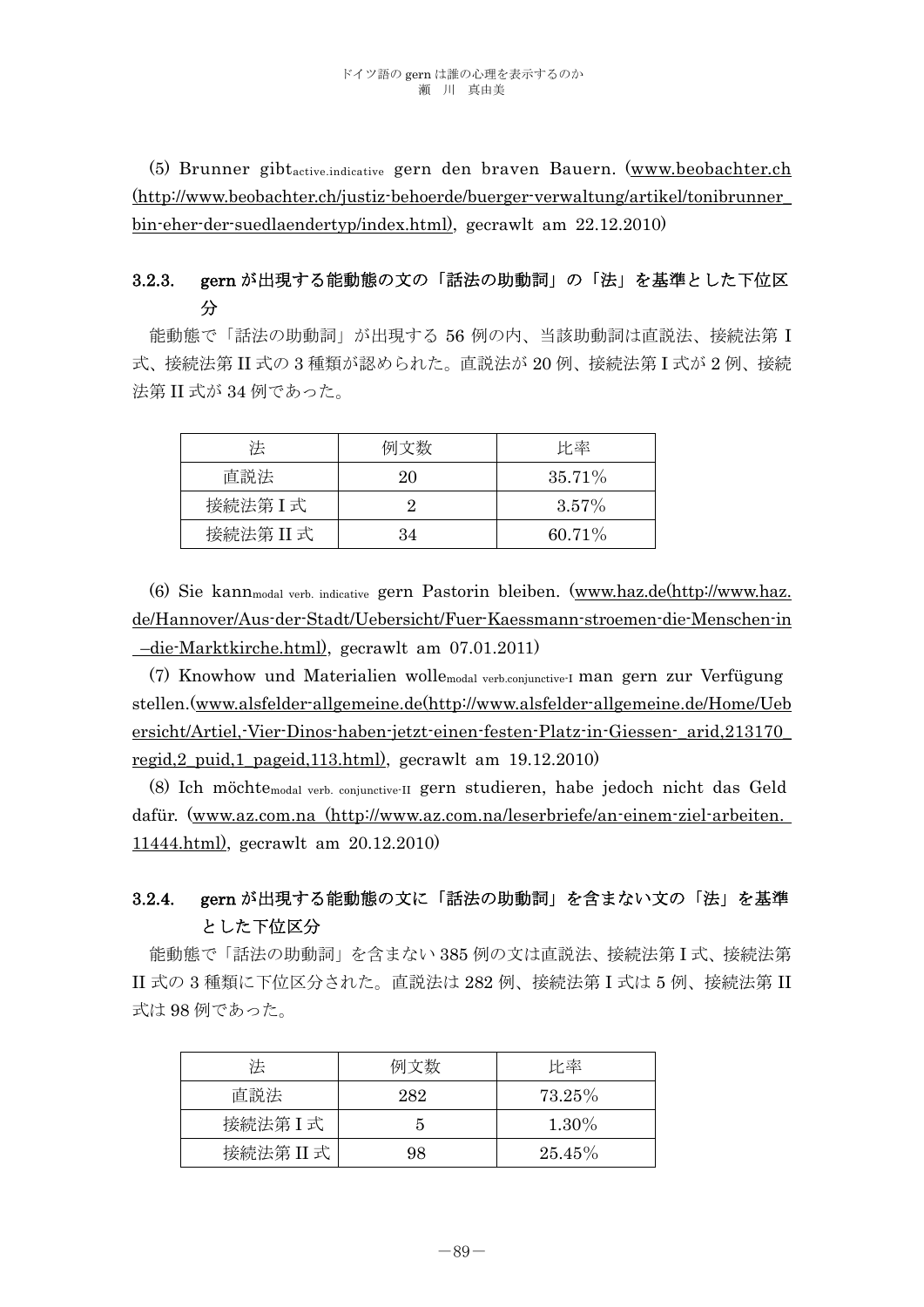(9) Heute schwelgtactive.indicative sie gern mit alten Liedern und Bildern in Erri nerungen.(www.mdr.de (http://www.mdr.de/mdr1-radio-sachsen-anhalt/7836975 html), gecrawlt am 11.01.2011)

 (10) Seine Truppe kehreactive.conjuncitive-I den Kamin gern, dann bleibe das Glück nicht fern.(www.ovb-online.de(http://www.ovb-online.de/wasserburg/kinder-sind-sc hwerpunkt-1073502.html), gecrawlt am 21.01.2011)

 (11) Der gesteht freimütig und hätteactive.conjunctive-II doch gern, dass alles beim Alten bliebe.(www.neuepresse.de(http://www.neuepresse.de/Nachrichten/Kultur/ Uebersicht/Stephen-king-schreibt-uebers-Davonkommen.html), gecrawlt am 15.01. 2011)

#### 3.3. gern が出現する受動態の文の下位区分

 本節では gern が出現する能動態の文を「法」と「話法の助動詞の有無」により下位 区分する。

## 3.3.1. gern が出現する受動態の文の「法」を基準とした下位区分

受動態 72 例には直説法、接続法第 I 式、接続法第 II 式の 3 種類が認められた。直説 法は 66 例、接続法第 I 式は 2 例、接続法第 II 式は 4 例が認められた。

| 法         | 例文数 | 比率        |
|-----------|-----|-----------|
| 直説法       | 66  | $91.67\%$ |
| 接続法第I式    |     | 2.78%     |
| 接続法第 II 式 |     | $5.56\%$  |

(12) Nur Leder ist eines der Naturmaterialien, die gern gezeigt werdenpassive.indicative. (www.an-online.de(http://www.an-online.de/news/auto-detail-an/148878355d4.html), gecrawlt am 20.12.2011)

(13) Doch auch Kleidung und Textilien made in China seienpassive.perfect.conjunctive-I gern gekauft worden. (www.mz-web.de(http://www.mz-web.de/servlet/Contentserverbb46- 2html), gecrawlt am 14.01.2011)

(14) Auch diese Schwiegertochter wärepassive.conjunctive-II in deinem Elternhaus sicher nicht gern gesehen. (www.tagesspiegel.de(http://www.tagesspiegel.de/weltspiegel /werbinich/wir-muessen-reden/lass-uns-freunde-bleiben/1583240.html),gecrawlt am 30.01.2011)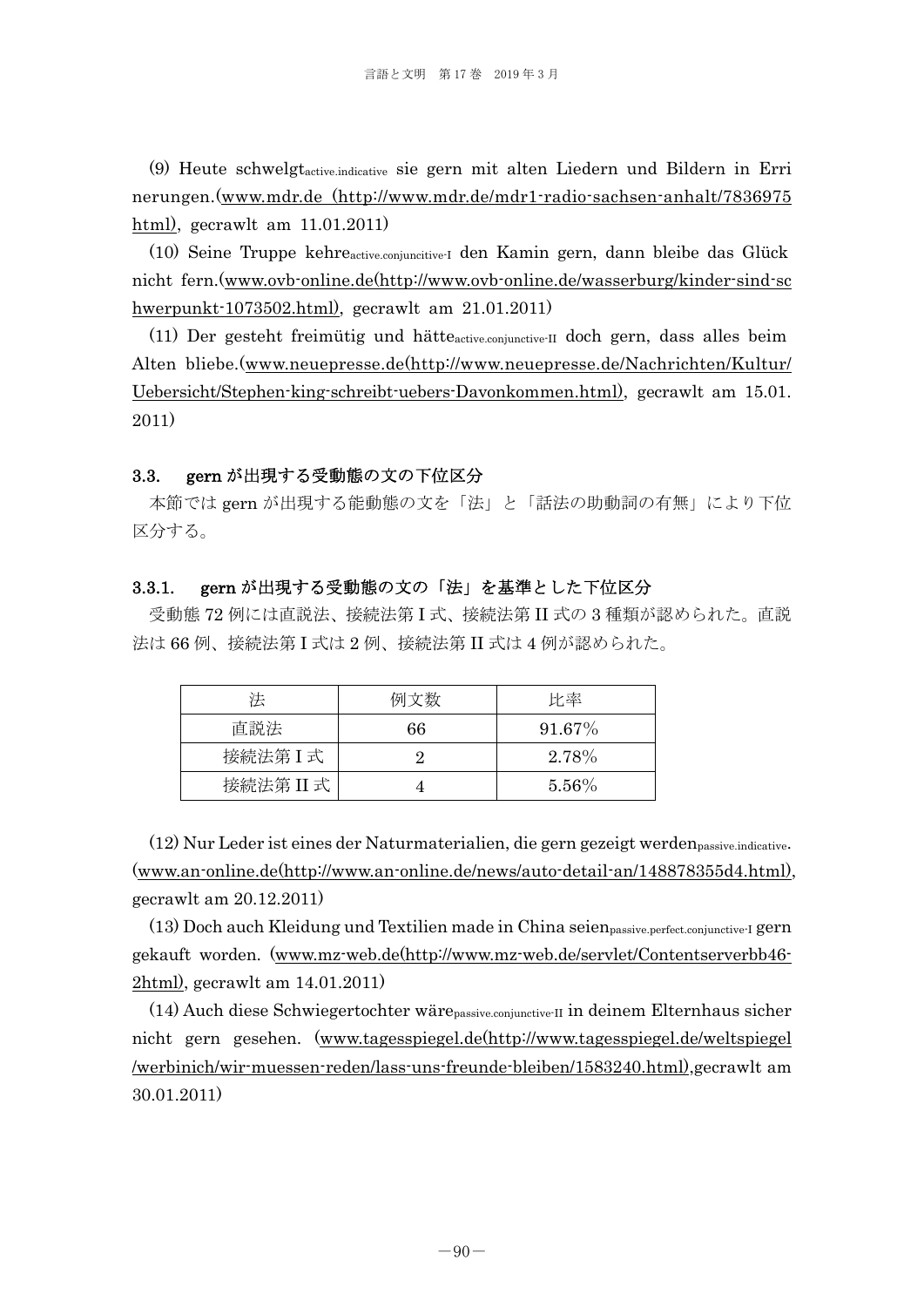# 3.3.2. gern が出現する受動態の文に「話法の助動詞」が出現しているのかどうかを 基準とした下位区分

受動態 72 例のうち、「話法の助動詞」を含む場合が 1 例、「話法の助動詞」を含まな い場合が 71 例であった。

| 話法の助動詞  | 例文数 | 比率     |
|---------|-----|--------|
| +話法の助動詞 |     | 1.39%  |
| -話法の助動詞 |     | 98.61% |

 (15) Er will selbst möchtemodal verb gern nur als einfacher Mönch gesehen werdenpassive.(www.donaukurier.de(http://www.donaukurier.de/extras/kindernachric hten/art71515,2297018.html), gecrawlt am 27.12.2010)

 (16) Niemand wird gern unfreundlich angesprochen oder unter Druck gesetzt. (www.morgenpost.de(http://www.morgenpost.de/kultur/berlinale/article1257257/10- Tipps-fuer-den-erfolgreichen-Autogrammjaeger.html), gecrawlt am 14.01.2011)

# 3.3.3. gern が出現する受動態の文で「話法の助動詞」を含む文の「法」を基準とし た下位区分

受動態で「話法の助動詞」が出現する 1 例の「法」は接続法第 II 式であった。

 (17) Er will selbst möchtemodal verb gern nur als einfacher Mönch gesehen werden passive.(www.donaukurier.de(http://www.donaukurier.de/extras/kindernachrichten/art 71515,2297018.html), gecrawlt am 27.12.2010) 例文(15)を再録した。

# 3.3.4. gern が出現する受動態の文で「話法の助動詞」を含まない文の「法」を基準 とした下位区分

受動態の文で「話法の助動詞」を含まない 71 例には、直説法、接続法第 I 式、接続 法第 II 式の 3 種類が認められた。直説法は 66 例、接続法第 I 式は 2 例、接続法第 II 式 は 3 例が認められた。

| 法         | 例文数 | 比率       |
|-----------|-----|----------|
| 直説法       | 66  | 93.00%   |
| 接続法第I式    |     | $2.82\%$ |
| 接続法第 II 式 |     | 4.23%    |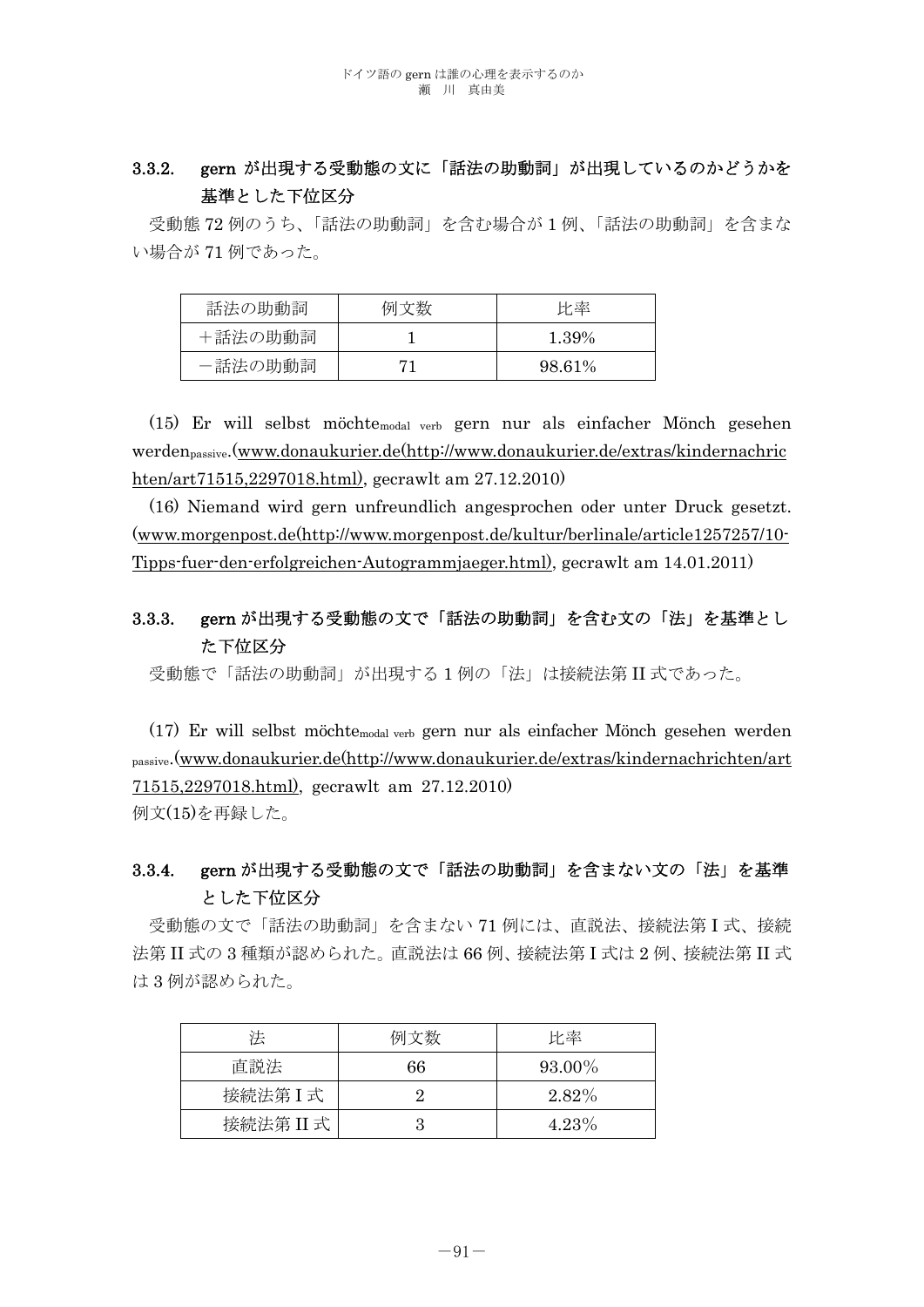(18) Auch Haustiere sindpassive.indicative hier gern gesehen. (www.tschechienonline.org(http://www.tschechien-online.org/adressen/2008/08/19/pension-markovakarlovy-vary/index.html), gecrawlt am 31.01.2011)

(19) Dieser Dienst sei sehr anstrengend und persönlich oft so belastend, dass eine Supervision Pflicht sei und gern in Anspruch genommen werdepassive.conjuncitive-I. (www.alsfelder-allgemeine.de(http://www.alsfelder-allgemeine.de/Home/Stadt/Uebe rsicht/Artikel,-das-Kinder-und-Jugendtelefon-Giessen-feierte-30-jaehriges-Bestehe n-\_arid,140509\_regid,2\_Puid,1\_pageid,113.html), gecrawlt am 19.12.2010)

(20) Ich würdepassive.conjunctive-II auch sehr gern von Jose Mourinho trainiert werden. (www.krone.at(http://www.krone.at/Sport/Inter\_will\_zunaechst\_nur\_Leihgeschaeft-Arnautovic-Transfer-Story-145801.html), gecrawlt am 11.01.2011)

### 3.4. gern が出現する文の「法」を基準とした下位区分

 本節では gern が出現する文 513 例を「話法の助動詞」の出現と非出現の両方を合わ せ、能動態か受動態かで区分し、さらに「法」を基準として下位区分する。

### 3.4.1. gern が出現する能動態の文の「法」を基準とした下位区分

gern が出現する能動態の文 441 例を、文の要素に「話法の助動詞」を含む例と含ま ない例を合わせ、「法」により下位区分する。

gern が出現する能動態の文 441 例には、直説法、接続法第 I 式、接続法第 II 式の 3 種類が認められた。直説法は 302 例、接続法第 I 式は 7 例、接続法第 II 式は 132 例が 認められた。

| 法         | 例文数 | 比率     |
|-----------|-----|--------|
| 直説法       | 302 | 68.50% |
| 接続法第I式    |     | 1.59%  |
| 接続法第 II 式 | 132 | 29.93% |

 (21) Ich lacheactive.indicative gern und erzähle Witze, aber ich denke jeden Tag ans Lager.(www.bz-berlin.de(http://bz-berlin.de/kultur/literatur/er-ueberlebte-daskz-um-zu-erzaehlen-article105096.html), gecrawlt am 25.12.2010)

 (22) Deutschland orientiereactive.conjunctive-I sich gern nach unten.(www.alsfelderallgemeine.de(http://www.alsfelder-allgemeine.de/Home/Kreis/Staedte-und-Gemeinden/ Alsfeld/Artikrl,-Im-Land-der-Schnaeppchenjaeger-und-Markenfetischisten-\_arid,21 2045\_regid,2\_puid,1\_pageid,68.html), gecrawlt am 19.12.2010)

(23) Knauss weiß, dass viele im Dorf gern ein Cafe hättenactive.conjunctive-II.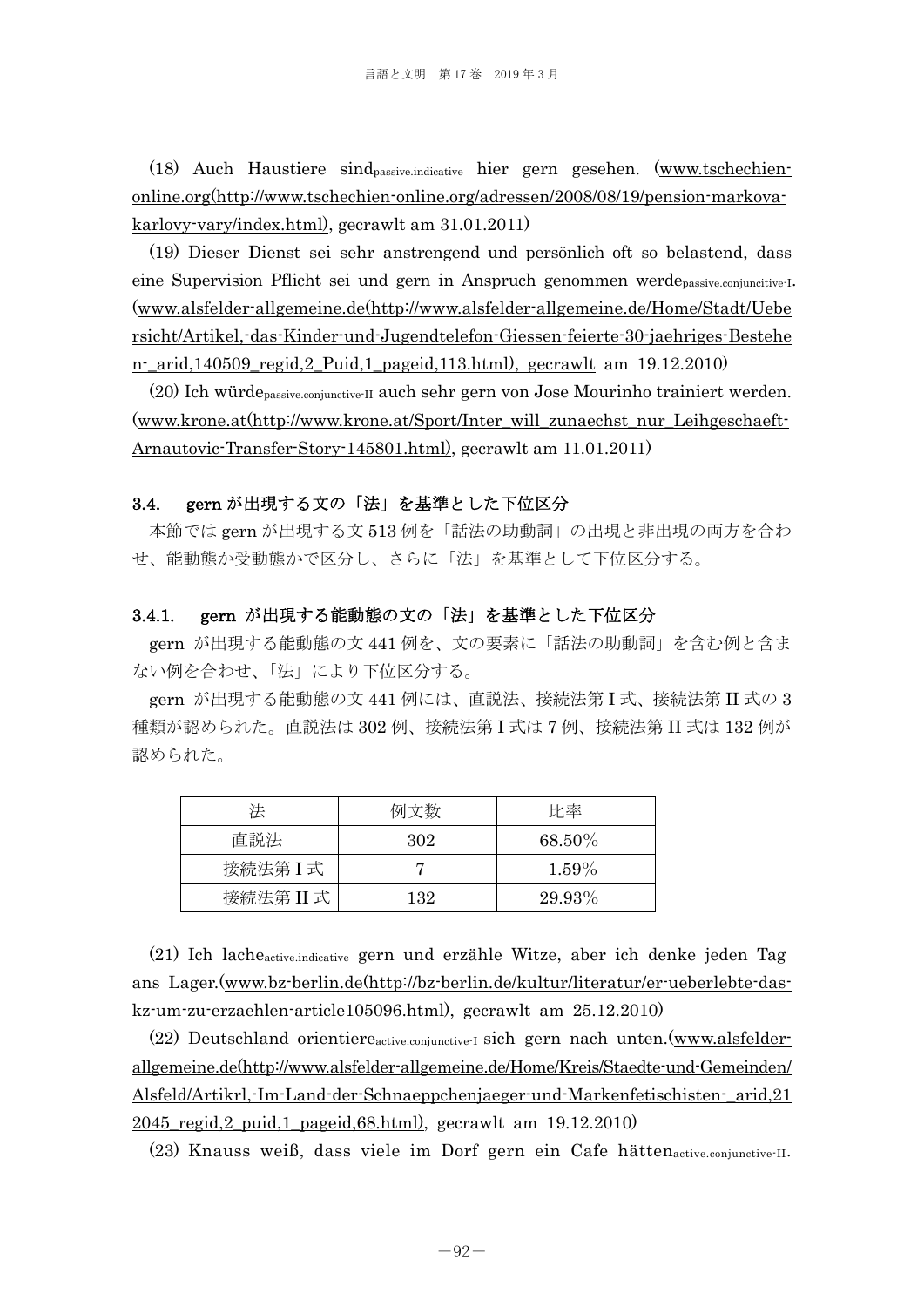(www.gea.de(http://www.gea.de/region+reuflingen/noch+jede+menge+plaene+1618 704.html), gecrawlt am 03.01.2011)

## 3.4.2. gern が出現する受動態の文の「法」を基準とした下位区分

gern が出現する受動態の文 72 例を、文要素に「話法の助動詞」を含む例と含まない 例を合わせ、「法」により下位区分する。

gern が出現する受動態の文 72 例には、直説法、接続法第 I 式、接続法第 II 式の 3 種類が認められた。直説法は 66 例、接続法第 I 式は 2 例、接続法第 II 式は 4 例が認め られた。

| 法         | 例文数 | 比率        |
|-----------|-----|-----------|
| 直説法       | 66  | $91.67\%$ |
| 接続法第I式    |     | 2.78%     |
| 接続法第 II 式 |     | $5.56\%$  |

 $(24)$  Jogi Löw ist<sub>passive</sub> indicative in Bremen wohl nicht gern gesehen. (www.n24.) de (http://www.n24.de/news/newsitem\_5367437.html), gecrawlt am 13.01.2011)

(25) Dieser Dienst sei sehr anstrengend und persönlich oft so belastend, dass eine Supervision Pflicht sei und gern in Anspruch genommen werdepassive.conjuncitive-I. (www.alsfelder-allgemeine.de(http://www.alsfelder-allgemeine.de/Home/ Stadt/ Uebersicht/Artikel,-das-Kinder-und-Jugendtelefon-Giessen-feierte-30-jaehriges-Bestehen-\_arid,140509\_regid,2\_Puid,1\_pageid,113.html), gecrawlt am 19.12.2010) 例文(19)を再録した。

(26) Ich denke, man möchtemodal verb.conjuncitve-II eben doch manchmal gern auserwählt seinpassive.(www.freitag.de(http://www.freitag.de/community/blogs/magda/selbstfindung -bei-dsds-ein-gestaendnis.html), gecrawlt am 02.01.2011)

次節では、gern が出現する統語的環境とその頻度についてまとめる。

### 3.5. gern が出現する統語的環境のまとめ

 本節で gern が出現する統語的環境を 513 の例文を用いて調査した。その結果を以下 にまとめる。

(1)「態」に関する調査結果

能動態と受動態では、能動態の文が 441 例で 86.27%を占め、受動態の文が 72 例で 14.23%に過ぎなかった。頻度は能動態が極めて優勢である。

(2)「法」に関する調査結果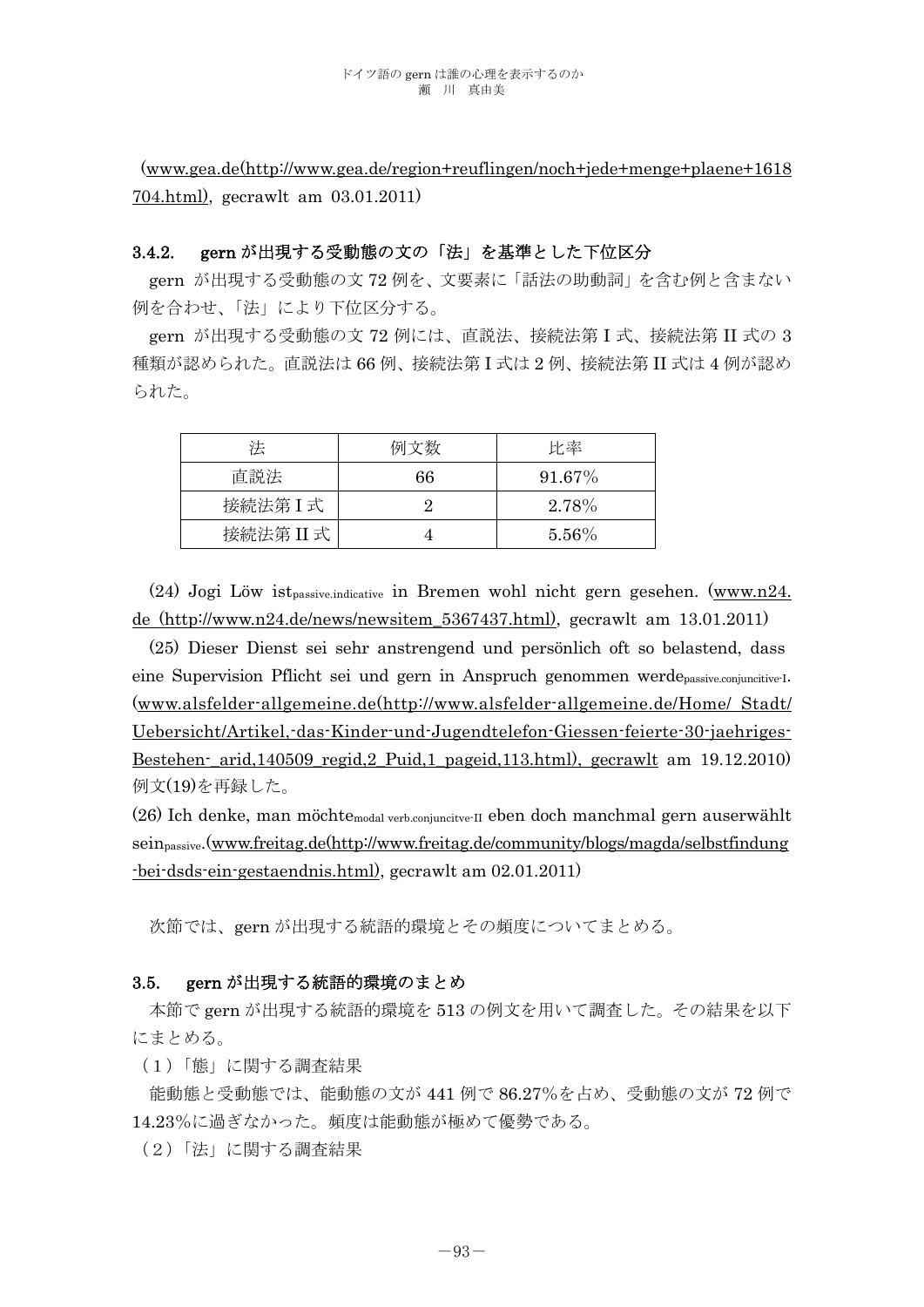能動態の文では、直説法が 302 例で 68.50%と最も頻度が高く、次いで接続法第 II 式 が 132 例で 29.93%と続いている。接続法第 I 式は 7 例のみで 1.59%にとどまった。

一方、受動態の文では、直説法が 66 例で 91.67%と頻度が非常に高く、接続法第 II 式が 4 例で 5.56%、接続法第 I 式が 2 例で 2.78%と頻度が最も低くなっている。

能動態と受動態での顕著な違いは、能動態では直説法が 68.50%であるが、接続法第 II 式も 29.93%と頻度が中程度に認められているが、受動態では 9 割以上が直説法であ ることにある。

全文 513 例のうち、直説法は 368 例で 71.73%、接続法第 I 式は 9 例で 1.75%、接 続法第 II 式は 136 例で 26.51%であった。

(3)「話法の助動詞」の共起性に関する調査結果

 能動態の文のうち、「話法の助動詞」が共起する例文は 56 例で 12.70%、共起してい ない例文は 385 例で 87.30%にも上る。

 受動態の文のうち、「話法の助動詞」が共起する例文は 1 例しかなく 1.39%であり、 共起していない例文は 71 例で 98.61%である。

 能動態と受動態での顕著な違いは、能動態では 1 割余りが「話法の助動詞」と共起し ているが、受動態では話法の助動詞と共起する頻度は極めて低い。

 全文 513 例のうち、「話法の助動詞」と共起する文は 57 例で 1.14%、「話法の助動 詞」と共起しない文は 456 例で 88.89%であった。

 以上のことから、gern が出現する構文は能動態が優勢であり、また能動態において は直説法が優勢であるが、接続法第 II 式も 3 割近くの比率で出現していることが見て 取れた。それに対して受動態に gern は出現が可能であるが、そのほとんどが直説法で あり、また「話法の助動詞」と共起する頻度は極めて低いことが明らかとなった。

#### 4. gern の基本的語彙的意味と当該語を含む受動態の文の意味との連関

 第2節で gern を含む文の意味を概観したが、統語的環境を基準として観察すると 2.3 と 2.8 では文の意味としては異なる種類と分類されているが、双方に接続法第 II 式 が使用されていることが分かる。したがって、文の意味を分類しただけでは gern と統 語的環境の相互作用による文の意味の生成の仕組みが分からない。本節ではこの仕組み を解明するために前提とすべき gern の語彙的意味を明確にする。

 現代ドイツ語の gern は「心理状態」を表す2。2.2 で述べられているように受動文、 属性文の場合は、文は「傾向」や「習慣」を表すのであるとしても「心理状態」がだれ のものであるのかは述べられていない。受動態の文に出現する gern を考察の対象とし て、その「心理状態」がだれのものであるのかを述べる。

gern が受動態と共起している 72 例のうち、もっとも頻繁に使用されている表現は

 $\overline{a}$ 

gern, gerne: 1. bereitwillig und freudig 2. mit Vorliebe; im allgemeinen

<sup>2</sup> Duden, das Stilwörterbuch(2017: 403)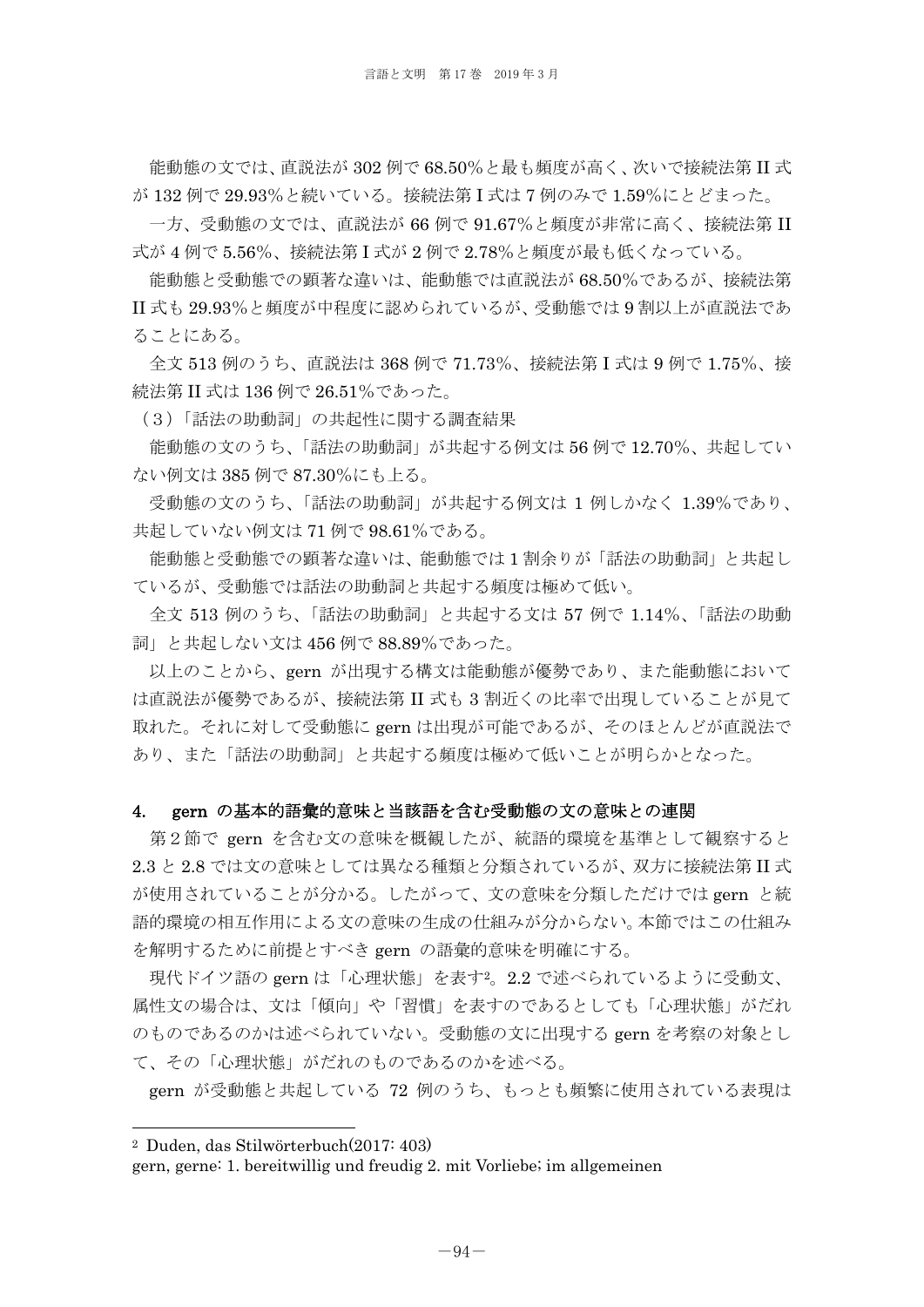30 例に上る gern gesehen である。Duden (2017: 403)にもすでに beliebt とほぼ等価と して記載されている。3またライプツィヒ大学提供のコーパスにおいても例文(27)のよ うに付加語としての用例が観察され、状態受動文の例も多数ある。そのことから例文 (28)と(29)のように sein と結びついている gern gesehen はすでに adjektiv としての機 能を有し始めていると推測される。

 (27) Und als besonders gern geseheneradjective Gast der Veranstaltung konnte die Sonne begrüßt werden. (www.mz-web.de (http://www.mz-web.de/servlet/ ContentServere6ac-2.html), gecrawlt am 14.01.2011)

 (28) Inder sind in Luzernerhotels nicht gern gesehen. (www.tagesanzeiger.ch (http://www.tagesanzeiger.ch/leben/gesellschaft/Mit-dem-Gaskocher-ins-Luxushotel /story/11461328368c.html), gecrawlt am 30.01.2011)

 (29) Gäste sind gern gesehen, für Speisen und Getränke ist gesorgt. (www. hersfelder-zeitung.de(http://www.hersfelder-zeitung.de/nachrichten/kreis-hersfeld -rotenburg-friedewald/grosse-schau-kleinen-hunde-5890571987.html), gecrawlt am 06.01.2011)

 (30) Ein Mittagsschlaf wird in Deutschland gern gehalten, wie die Untersuc hung weiterergab.(www.n24.de(http://www.n24.de/news/newsitem\_5145468.html), gecrawlt am 13.01.2011)

(31) Katzen und Kleintiere werden oft gern von Nachbarn versorgt. (www.do naukurier.de(http://www.donaukurier.de/extras/kindernachrichten/;art71515,23614 25.html), gecrawlt am 27.12.2010)

(32) Weihnachten wird gern als Fest der Besinnlichkeit gefeiert. (www.mt-on line.de(http://www.mt-online.de/meinung/kommentare/4118787\_Weisse\_Weihnacht en09f7.html), gecrawlt am 1201.2011)

 「心理状態」が「誰の」ものであるかを明らかにするために、受動態の特性を明確に 有する例文(30)~(32)の werden-Passiv(Duden 2006)を中心に考察を加える。受動態の 特性を以下に述べる。

Das werden-Passiv ist die gewöhnliche Form der Passivbildung(Duden 2006: 550).

受動態は対格目的語を内項に有する項構造を持つ動詞から生成され、内項が受動態の文 においては主語の機能を担う。能動態で対格目的語を持たない動詞の場合には、受動態 の文に主語は出現しない。「動作主」が出現しないため受動態の文においては、項の減

 $\overline{a}$ 

<sup>3</sup> er ist überall g. Gesehen(beliebt)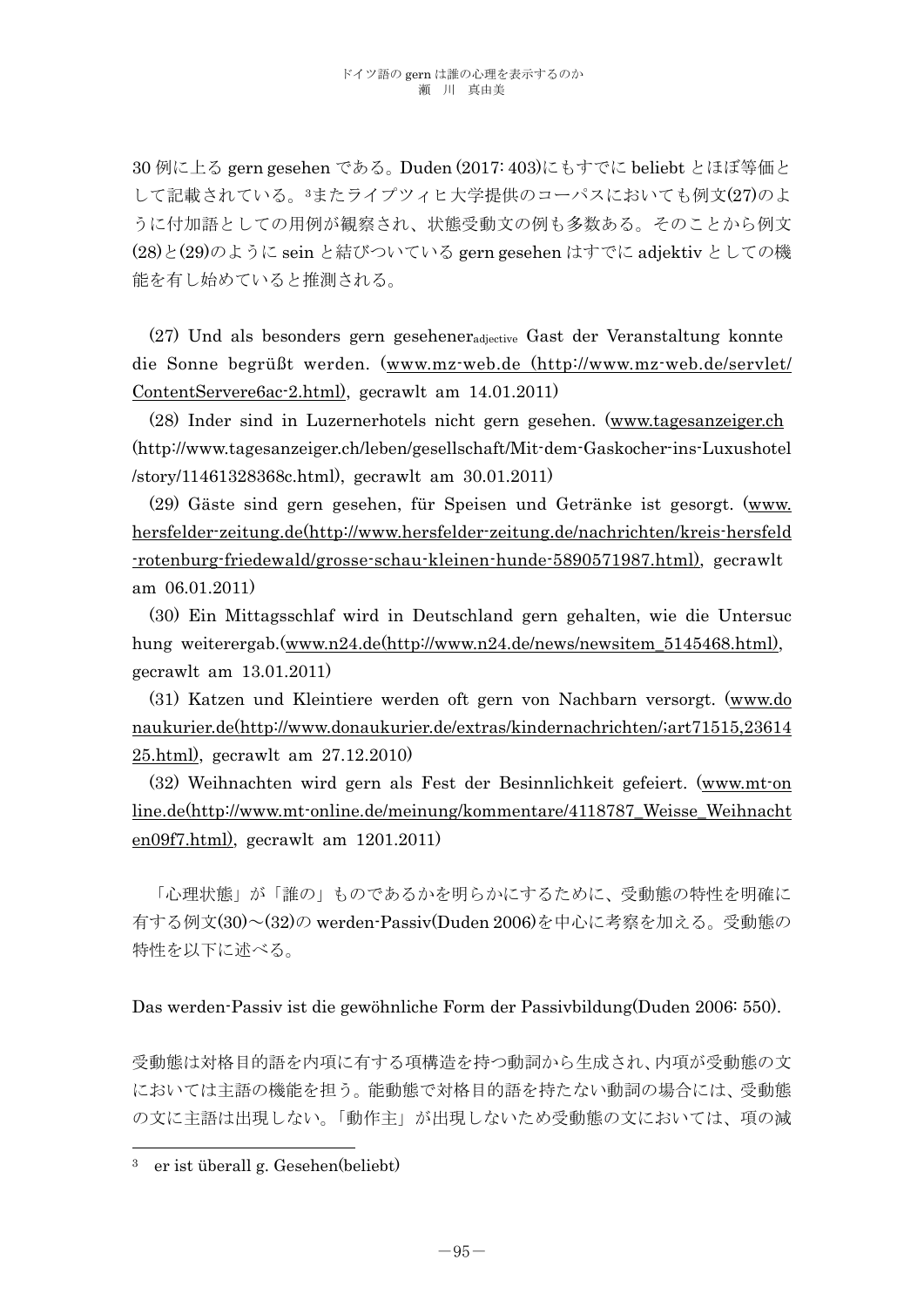少が起きる(Duden 2006)。

Die Passivbildung geht mit einer systematischen Veränderung des syntaktischsemantischen Valenzrahmens des Verbs(Prädikats) einher. (i)Gmeinsam ist allen Varianten der Passivbildung: Der Aktant , der im Aktiv als Subjekt dient, wird im Passiv zu einer Präpositionalphrase – einer sogenannten Agensphrase – heruntergestuft, wenn er überhaupt im Passiv realisiert wird. (ii)Außer beim bekommen-Passiv gilt zusätzlich zu (i): Verbindet das Verb sich im Aktiv mit einem Akkusativobjekt, so übernimmt dieser Aktant im Passiv die Subjektfunktion. Regiert das Verb im Aktiv kein Akkusativobjekt, so kann im Passiv kein Subjekt vorkommen(Duden 2006: 550).

Das Passiv wird deshalb oft "täterabgewandt" genannt(Duden 2006: 551).

Das werden-Passiv ist die zentrale Passivkategorie. Es hat seinen Kernbereich bei transitiven Verben, deren Rollenverteilung dem normalen Muster transitiver Verben entspricht, indem das Subjekt und das Akkusativobjekt jeweils eine Agens- /Verursacher- und eine Patiensrolle tragen(Duden 2006: 551).

動作受動文では 90%程度が「動作主」を表示しない。その理由はいくつか考えられる。 「動作主」がコンテクストから理解可能である、あるいは能動態で一般的に「人」とい う意味を表す主語 man が想定されると理解されることが理由として考えられる。ある いは発話者に「動作主」が分からない、あるいは重要ではない、または言いたくないこ とが理由として挙げられる。「動作主」を受動態の文に明示する際に前置詞 von ととも に表示される(Duden 2006)。

Das werden-Passiv kommt überwiegend (zu ca. 90%) ohne Agensangabe vor. Der Verzicht auf eine Agensphrase kan verschiedene Gründe haben: - Die Identität des Agens geht hinreichend deutlich aus dm weiteren Zusammenhang hervor. [...]. - Der Satz ist allgemein zu verstehen, entsprechend einem Aktivsatz mit dem Pronomen man als Subjekt(Duden 2006: 554-555).

Dem Sprecher ist die Identität des Agens unbekannt oder unwichtig, oder er will sie nicht verraten(=,Täterverschweigung") (Duden 2006: 555).

Enthält der Passivsatz eine Agensphrase, so ist sie in der Regel mit der Präposition von angeschlossen.[...](Duden 2006: 555).

 受動態の例文(30)~(32)を上記の特性に従って「動作主」を「主語」にする能動態の 文に変換すると以下のようになる。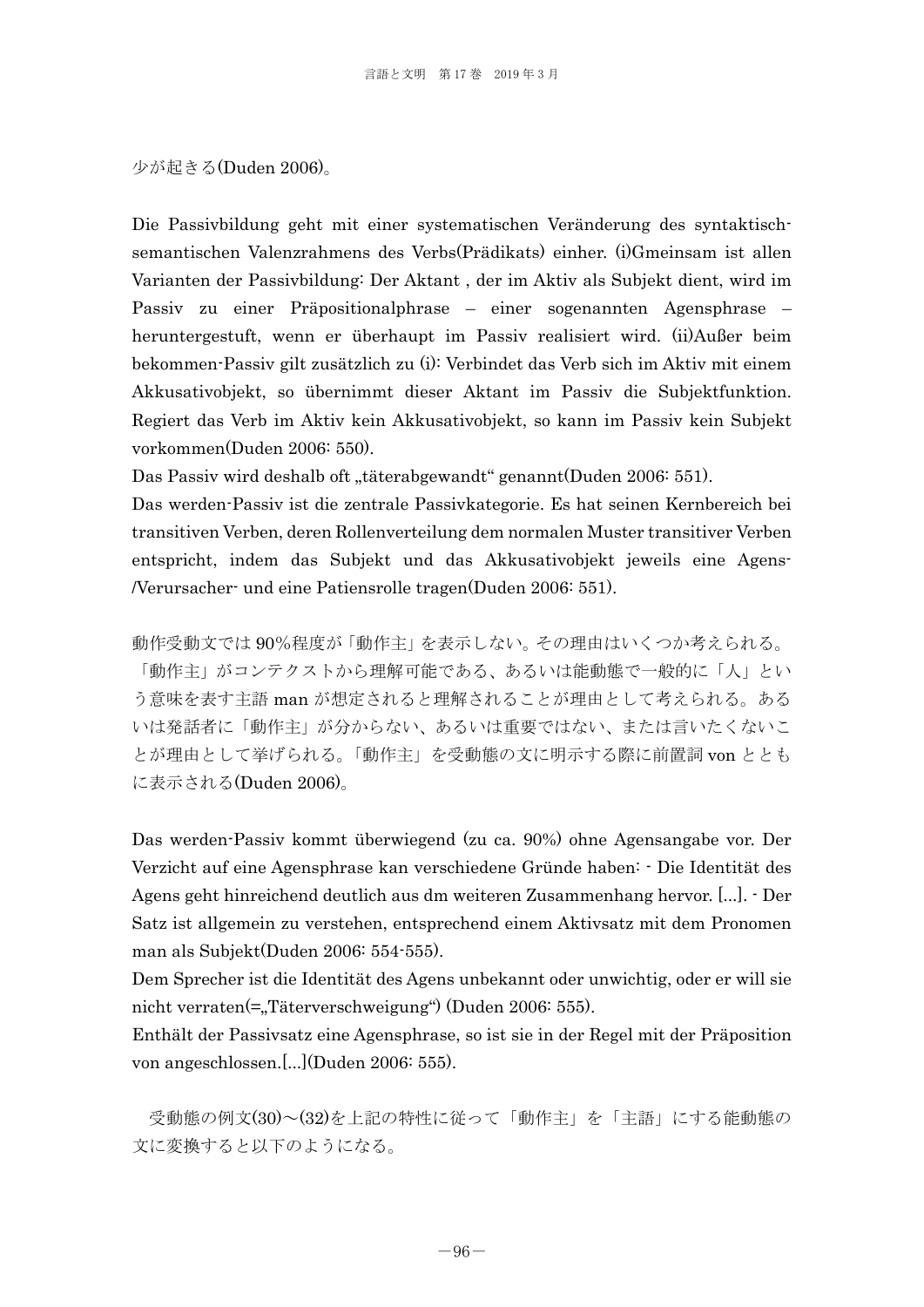(30) Ein Mittagsschlaf wird in Deutschland gern gehalten, wie die Untersuchung weiter ergab.

 (33) Man hält einen Mittagsschlaf in Deutschland gern, wie die Untersuchung weiter ergab.

(31) Katzen und Kleintiere werden oft gern von Nachbarn versorgt.

(34) Nachbarn versorgen Katzen und Kleintiere oft gern.

(32) Weihnachten wird gern als Fest der Besinnlichkeit gefeiert.

(35) Man feiert Weihnachten gern als Fest der Besinnlichkeit.

受動態は「動作主」を表示しない機能を担っているが、「心理状態」を表す gern は表示 されていない「動作主」に属することは、上記の文の書き換えが意味を変えずに行える ことから示唆される。例文(31)では明らかに「動作主」は von により表示されているた め例文(34)では Nachbarn を「主語」に、例文(30)では前置詞句 in Deutschland が場所 の特定をしているため、例文(33)では man ... in Deutschland と一般的に「人」を表す man を「主語」にできる。例文(32)では場所の特定もなく、また von 等の「動作主」を 表示する語句を含まないため、例文(35)では何らの特定もされていない「人」を表示す る man を「主語」として使用することが妥当である。

 本節では受動態の文に出現している gern は、意味を変えることなく能動態の文に書 き換えが可能であることから、動詞の外項(「動作主」)に属する「心理状態」を表して いることが示唆されることを述べた。

## 5. 今後の課題

 能動態の文では直説法が 68.50%であり接続法第 II 式が 29.93%と使用頻度が分布 している。しかし「話法の助動詞」を含む能動態の文では直説法が 35.7%となり接続法 第 II 式が 60.71%と比率が逆転する。「話法の助動詞」を含まない能動態の文では直説 法が 73.25%で接続法第 II 式が 25.45%である。

「話法の助動詞」を含む文は 513 例のうち 57 例であり出現の比率は 11.11%である。 57 例のうち 56 例が能動態の文である。「話法の助動詞」を含み接続法第 II 式である能 動態の文は 513 例のうち 34 例である。これは能動態で「話法の助動詞」を含む文 56 例のうちで 60.71%の出現比率であり、とても頻回に出現している。しかし当該構文に 出現している「話法の助動詞」はそのすべてが形態的には mögen の接続法第 II 式 möchte であった。

今後は出現率も充分にありモダリティに関わる要素である「話法の助動詞」と接続法 第 II 式が gern と共起することでどのような文の意味が生成されるのかを考察の対象と